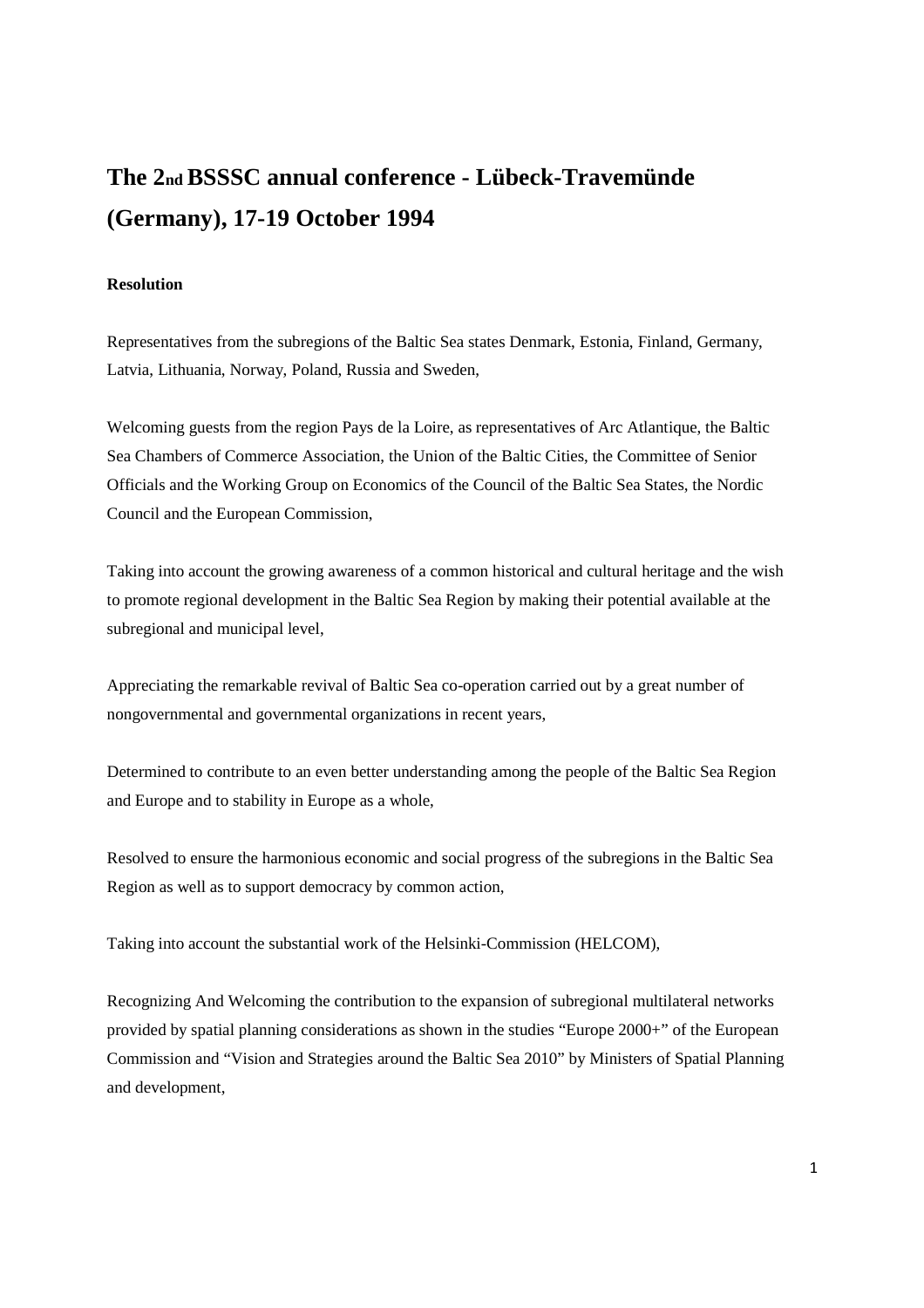Affirming as essential objectives of their efforts the constant improvement of the living conditions and a sustainable economic development in the Baltic Sea Region,

Resolved, therefore, to develop lasting multilateral co-operation networks between all the subregions of the Baltic Sea Region,

Referring to the principals in the declaration of the First Conference on Baltic Sea States Subregional Co-operation at Stavanger, 7-8 October 1993,

Noting the encouragement given by the Council of the Baltic Sea States - CBSS - to the development of subregional co-operation and recognizing the importance of the CBSS,

Appreciating the excellent work of the fora Economics, Ecology and Youth and relevant subgroups done at Travemünde,

## **I. Agree on the following projects of multilateral co-operation at the subregional level:**

## **Economy**

Small and medium sized enterprises and vocational training/higher education

- The information flow between the subregions has to be improved. A connection of all subregions to the European Business and Innovation Centre Network (EBN) is recommended.
- The coordinating links, if available, should be the regional Chambers of Commerce (and Industry).
- In order to cope with the demands resulting from the world-wide competition of regions, the presentation of the Baltic Sea business region to potential investors is essential.
- The Conference recommends the establishment of an annual Balt-Partenariat as a regular exhibition and market place for contacts between entrepreneurs from the entire Baltic Sea Region. The next Balt-Partenariat should take place at Gdynia.
- The implementation of governmental programs should be assisted by already functioning efficient non-governmental organizations. Institutional support of these networks would help to stabilize existing partnerships and would accelerate the economic development process in the Baltic Sea Region.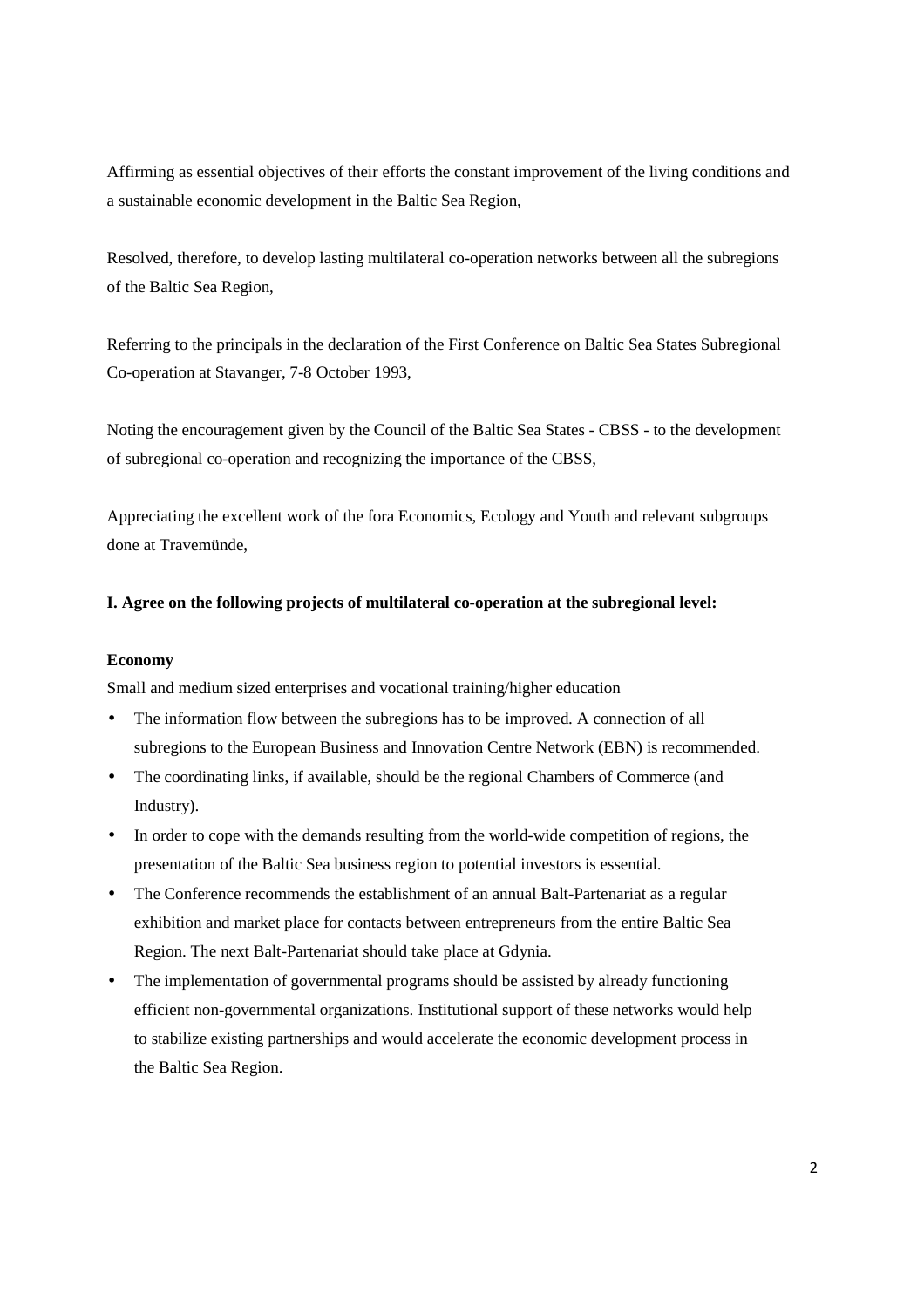## **Infrastructure and tourism**

Economic progress and social stability rely on infrastructure improvement. This applies, for example, to the transport sector, communication lines and tourism.

- Short-term efforts should be concentrated on opening bottlenecks at the borders. This means training programs for border/customs officers, basic technical help, abolishment of the visa regime amongst all Baltic neighbors, beginning with short-stay visitors, e.g. tourists and businessmen.
- Medium-term activities must be geared to a Baltic Motorway Ring including the Via Baltica, Via Hanseatica, A 20 and the Motorway A 18 from St. Petersburg to Oslo as well as support for further ongoing projects. Private, national and international funds must be mobilized.
- Establishment of public administrative training courses including training in languages meeting the needs of the countries in transition, financed by international assistance agencies.
- Standard harmonization of harbor (container) and railway traffic should be aimed at with European standards. The Baltic Ports Organization should be involved. In the same direction investment should be promoted and funding provided by national governments, EU and International Financing Institutions.
- Definition of regionally agreed local transborder programs, following the example of "Pomerania", e.g. in the field of tourism infrastructure, respecting environmental concerns.
- Data networks ("information highways") for research, business and administration around the Baltic Sea and training of staff and physical improvements for border crossing points, financed by the EU.

#### **Energy**

- There are sufficient energy resources available around the Baltic Sea. Therefore most efficient use of local resources has to be given priority and should be demonstrated in innovative pilot projects particularly in the field of renewable energy.
- As these sources are unevenly distributed the improvement of transportation and transmission systems is of strategic importance (i.e. Baltic Ring for the transmission of electric supply) linking the Nordic, continental and former Soviet networks.
- The high quality of science and research in the field of energy should be used in such a way that an information network is established to provide a permanent exchange and update of results.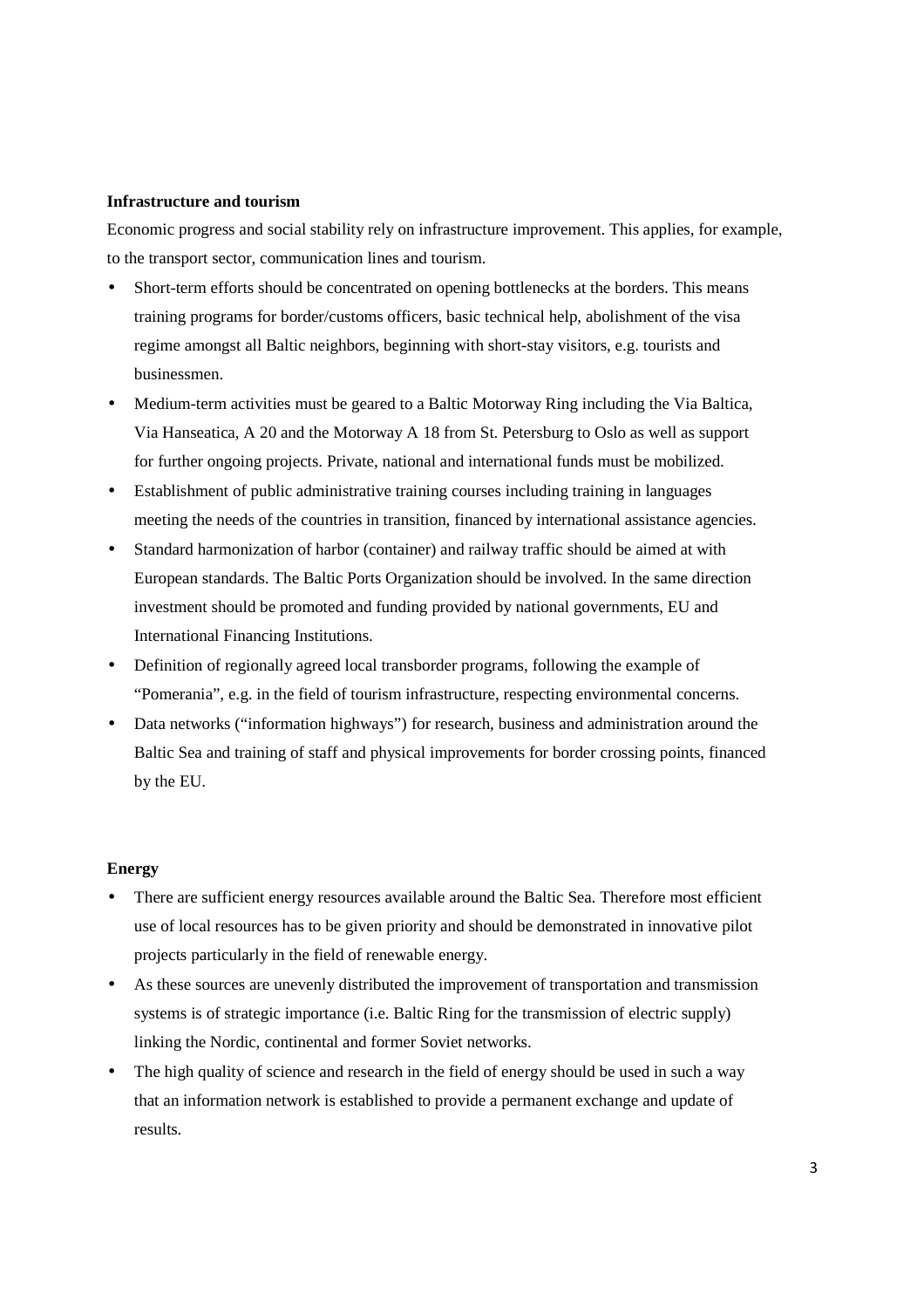• Technical assistance in order to improve safety standards of nuclear plants in Lithuania and the St. Petersburg area is vital and should be intensified.

# **Ecology**

The following aspects are regarded as general problems affecting the Baltic Sea Region:

- Eutrophication of the Baltic Sea and inland waters
- Sewage construction and sewage water purification
- Ecologically incompatible waste disposal, in particular of toxic waste
- Contaminated military sites
- Oil pollution.

A broadly based extensive programme of training to develop ecological awareness is called for. This would represent a major contribution to the solution of environmental problems. The following proposals for projects were made:

- Establishment of an ecological training network between the Baltic subregions relying on the experience gained by the UNCED-pilot project in the region of Mikkeli. An initial seminar will be held in autumn 1995.
- Training of technicians and specially skilled staff to operate modern environmental equipment
- Increased use of existing economic structures, being indispensable for solving environmental
- problems:
- More use of local consultation facilities besides foreign experts
- Support for local enterprises in developing and manufacturing modern environmental technology
- Establishing joint ventures with specialized companies
- Awarding licenses for the production of sophisticated environmental equipment

# **Support sales and marketing, also on foreign markets**

Support should be given to the establishment of a database for marketing and use of second-hand environmental equipment.

An example of this is the co-operation between Schleswig-Holstein and Estonia in upgrading waste water treatment plants on the island of Hiiumaa and the provision of training facilities for technicians at the Technical University of Tallinn.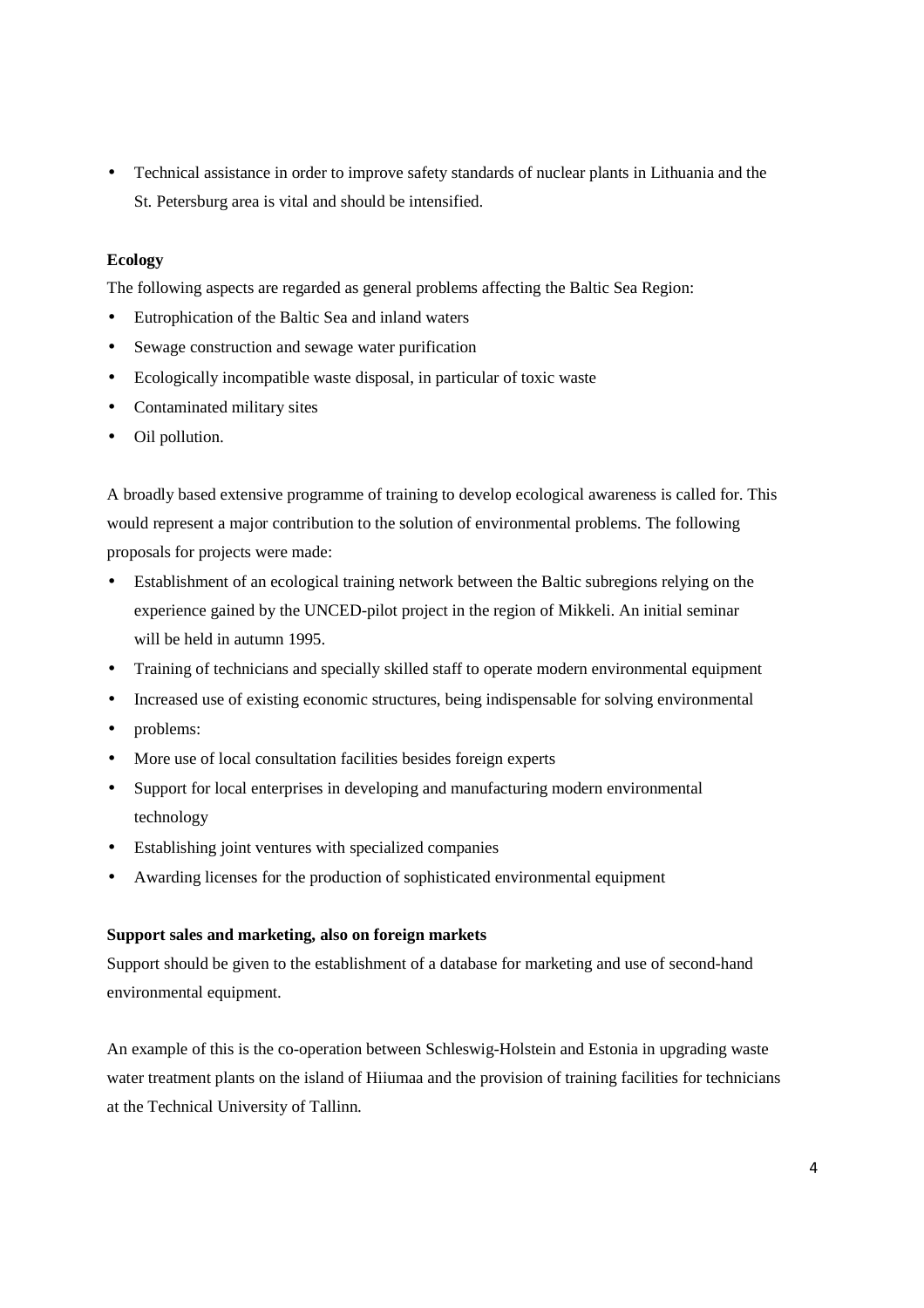A further proposal is the co-operation between islands and coastal regions of the Baltic Sea archipelago in sustainable development and in environmentally compatible tourism. The Conference welcomes the proposals of Finland, Denmark, Sweden and Estonia that a transborder coordination centre (Eurohouse) should be set up. It is planned that a first seminar should be held early 1995 in Saaremaa followed by seminars around the islands.

The Conference supports the suggestion of the Union of the Baltic Cities that there should be increased co-operation to solve the environmental problems (especially waste water treatment). Environmental problems in border regions should in future be tackled on direct contacts at the subregional and municipal level.

#### **Youth policy**

The Conference examined social problems, unemployment and educational deficits among young people in the Baltic Sea Region, youth exchange projects and opportunities for young people to develop their talents in arts, music and handicrafts.

The Conference welcomes the offer of regions and cities in the Baltic Sea Region to implement the following projects:

- The Union of the Baltic Cities extends an invitation to a second workshop of the Commission of Social Affairs on the topic: "Employment, developing projects for women and young people" in Rostock in spring 1995.
- Mecklenburg-Pomerania is providing a cross-border secondary school: Deutsch-Polnisches Gymnasium Löcknitz.
- At the suggestion of Rogaland Fylke the Conference invites vocational schools in each subregion to participate in a network of vocational schools, financed by the EU-programs SOCRATES and LEONARDO.

## **The Conference welcomes:**

the invitation of young musicians from the Baltic Sea Region to participate in a summer school 1996, organized by the County Administration of Kristianstad;

the invitation of the Freie und Hansestadt Hamburg to young apprentices to attend an arts and crafts competition and exhibition in 1996;

the invitation by the provinces of Uusimaa, Vaasa and Turku-Pori to youth workers to a "Congress of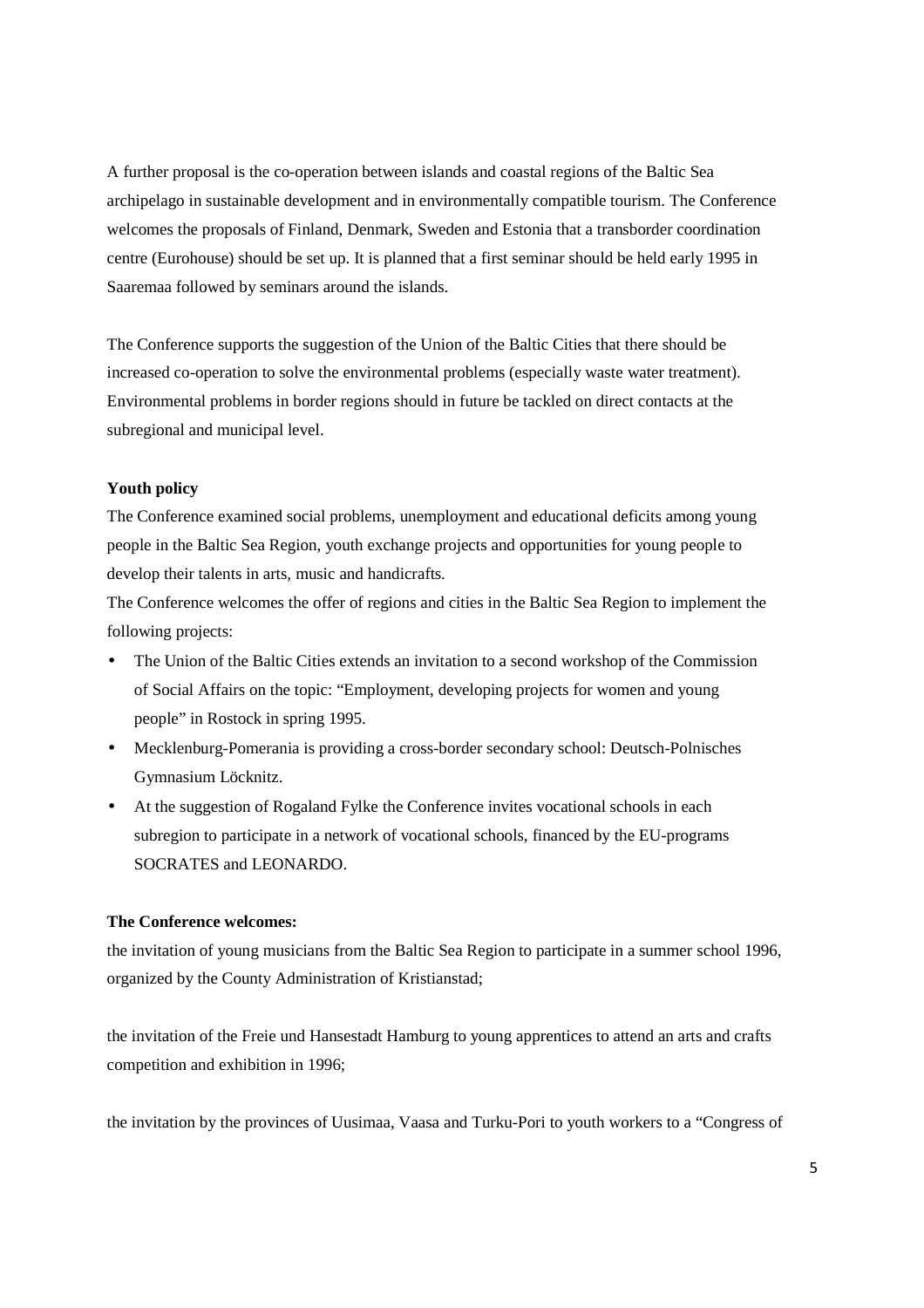Youth Workers" in autumn 1995;

the offer of Schleswig-Holstein to make the Youth Information Office available for the Baltic Sea Region and to distribute information on this service;

the readiness of the municipality of Klaipeda, the Union of the Baltic Cities and the Land of Schleswig-Holstein to prepare a summer working camp 1996 in Klaipeda. The participants should build either a youth hostel or a camp site for young people.

the co-operation in the interests of the young people should be continued and intensified. Effective partnerships for assistance should be encouraged. The participants of the Conference will promote these aims in their organizations and will report on the results to the next Conference.

#### **II. Welcome**

The "Orientations for a Union Approach towards the Baltic Sea Region" elaborated by the European Commission.

The Conference urges the Council of the EU to decide upon a EU-Baltic Sea programme, which facilitates transborder and interregional co-operation between all the subregions in the fields of economics, environment, science, research, education, vocational training, culture and co-operation between administrations. Programs like, OUVERTURE, ECOS, LIFE and INTERPRISE should be strengthened and a special amount should be reserved for the Baltic Sea subregions. The budget for the application of Art. 10 ERDF and the two other structural funds for innovative projects should be enlarged. Programs like INTERREG, PHARE and TACIS should provide support for identical types of projects as far as interregional co-operation is concerned. TACIS, like PHARE, should provide a special line for multilateral co-operation and be opened up for projects of infrastructure investment in addition to technical assistance. The combined special PHARE/INTERREG budget - 150 mil ECU in 1995 - should finance transborder and interregional co-operation and should not be limited to land border projects.

A joint effort by the Baltic Sea states and the EU to bring about financial support is called for and could be provided by reserving a corridor in existing energy programs as part of a Baltic Sea programme.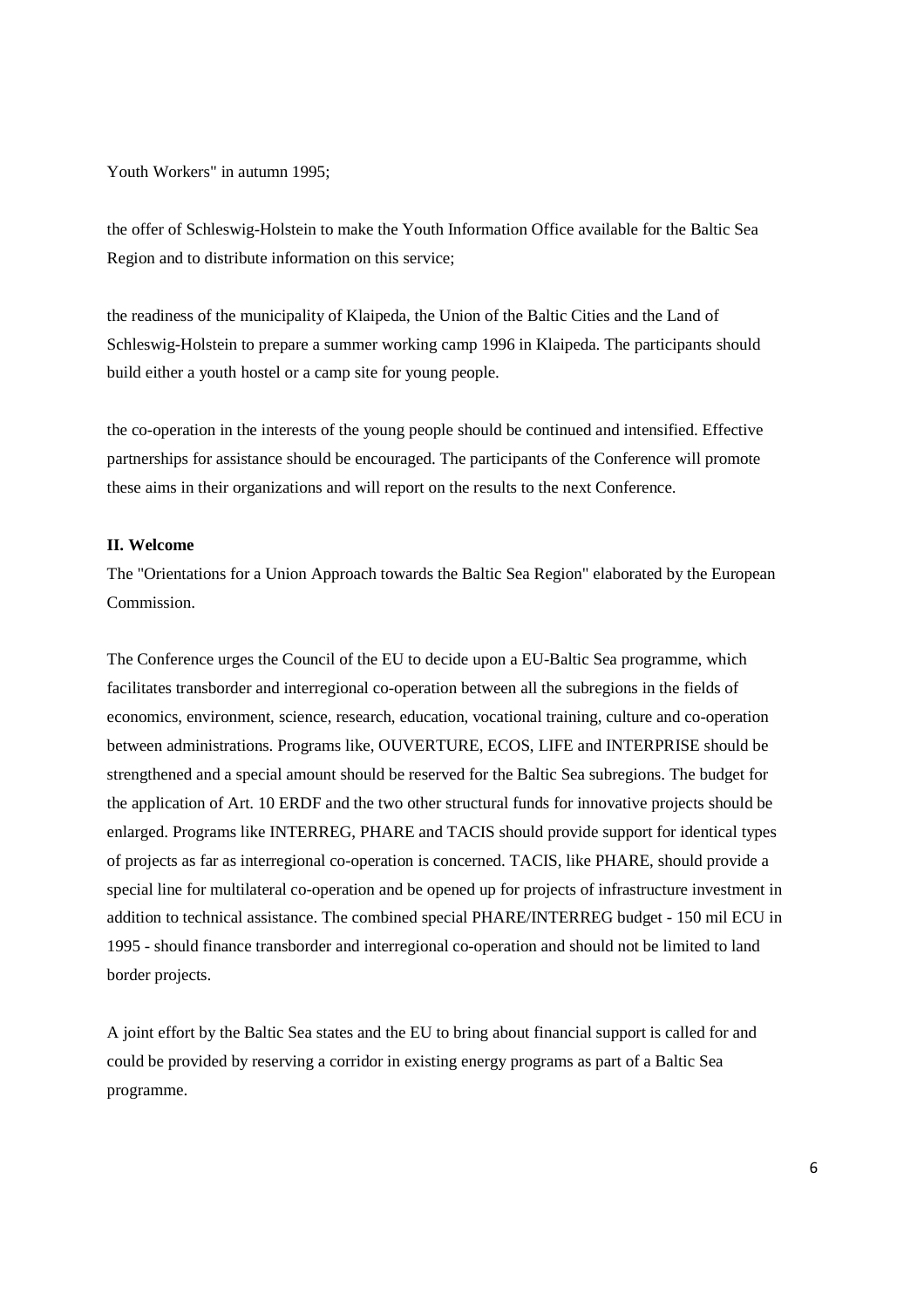In line with this adaptation of EU instruments, regional development should be promoted by an extension of the planning of Transeuropean Networks in the fields of transport, energy and telecommunication to the future EU member states in the North and to the Central and Eastern European countries, including North West Russia (e.g. Via Baltica, Via Hanseatica, Fehmarn Belt crossing between Schleswig-Holstein and Denmark in addition to the already planned Öresund crossing between Sweden and Denmark).

#### **III. Agree on the following institutional arrangements:**

The continuation of work under the umbrella of the CBSS. The CBSS is asked to nominate a person responsible for subregional issues and projects, to invite the chairman of the Conference and the Speaker of the subregions to ministerial sessions as well as to the meetings of the Committee of Senior Officials and the Working Group on Economics. The Conference on Baltic Sea States Subregional Cooperation will meet annually in different countries under changing chair.

The Working Group will consist of two representatives of each state and shall meet annually under an alternating chair of the incoming host in order to prepare the Conference.

The nomination of a Speaker of the subregions of the Baltic Sea Region for a period of two years who shall represent the subregions in international institutions, in particular within the CBSS and its bodies as well as the EU and express the position of the subregions. The Speaker should have the possibility to consult the members of the Working Group when appropriate.

The establishment of permanent links with HELCOM as observer-organization.

#### **IV. Agree that:**

The Third Conference on Baltic Sea States Subregional Co-operation shall take place in Västmanland, 1995.

The Working Group shall take place in Västeras and prepare the Third Conference.

The Conference of 1996 is foreseen to be held in Finland.

The Speaker for the period 1995-1997 will be Minister Gerd Walter.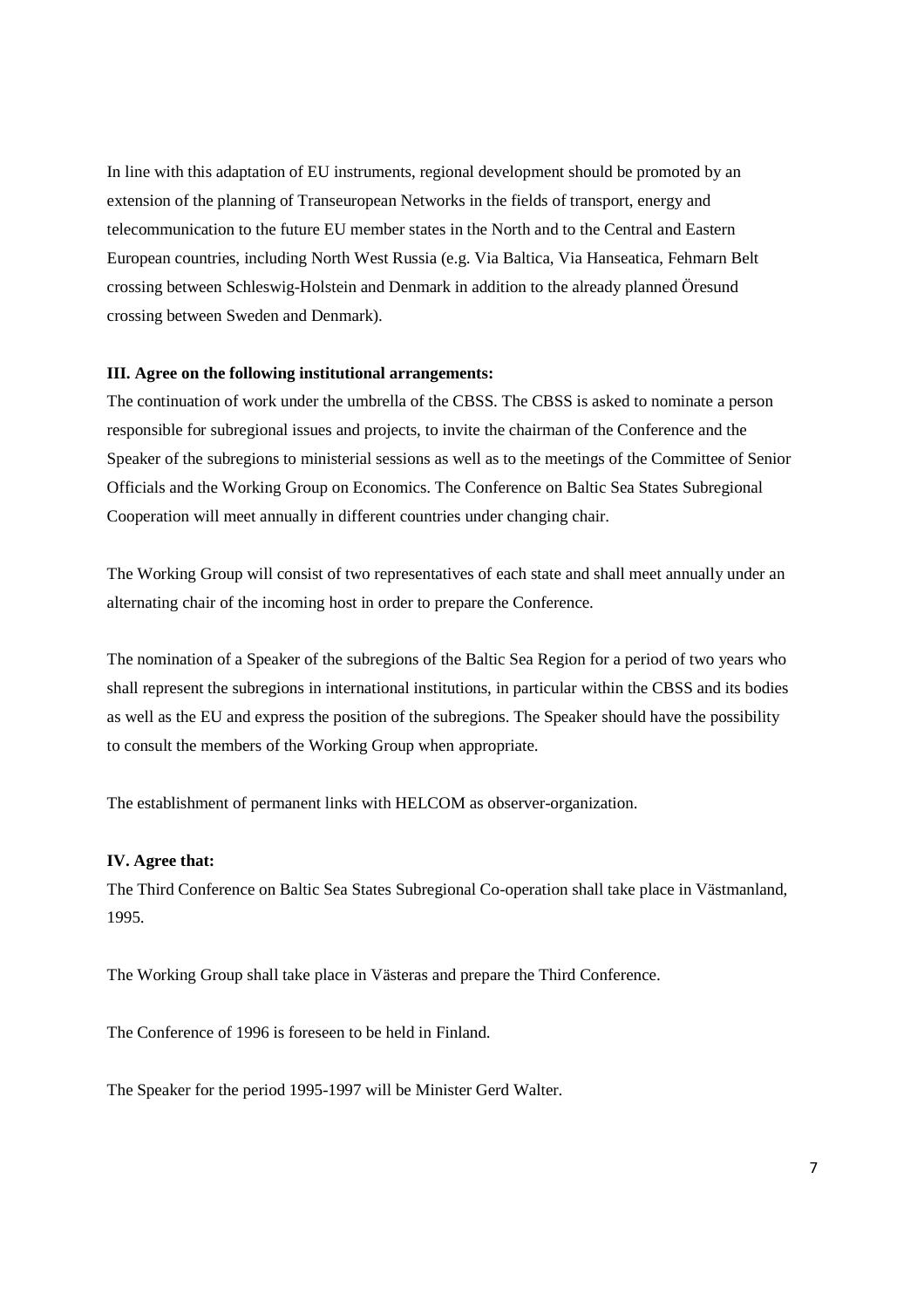#### **Annex**

#### Conclusions of Forum I Economics

Subgroup on small- and medium-sized enterprises and vocational training/higher education Central future co-operation projects

- 1. The information flow between the subregions has to be improved. A connection of all subregions to the European Business and Innovation Centre Network (EBN) is recommended. The coordinating links, if available, should be the regional Chambers of Commerce (and Industry), alternatively the regional development authorities.
- 2. The establishment of vocational and management training courses is of considerable importance. In this context it is the task of the responsible authorities in the Baltic Sea Region to establish common standards and to ensure an international-orientated qualification of the trainees/students. Good examples are provided by the initiatives for implementing the Baltic Academies for Economics and Business Administration in Estonia, Latvia and Lithuania, the Business Academy in Gdansk and the extension of the Eurofaculty to the regions of St. Petersburg and Kaliningrad.
- 3. In order to cope with the demands resulting from the world-wide competition of regions, the presentation of the Baltic Sea business region to potential investors is essential. Organizations should inform each other of relevant events and try to organize common information stands.

## **Demands on an integrated Baltic Sea programme**

- 4. An adjusted development of the whole Baltic Sea Region needs to follow a certain path. For this reason the various organizations promoting and supporting the Baltic Sea area should establish an Advisory Board on Baltic Sea Developments.
- 5. The Working Group recommends the establishment of an annual Balt-Partenariat as a regular exhibition and market place for contacts between entrepreneurs from the entire Baltic Sea Region.
- 6. Since 1990 the three Chambers of Commerce & Industry of Schleswig-Holstein have organized an annual Baltic Sea University with and for students of the entire Baltic Sea Region. A similar facility for the professors of the Baltic Sea Region should be established. This could be under the auspices of the ERASMUS-programme and/or within the framework of the Eurofaculty.
- 7. Support for the reform states regarding the carrying out of administration jobs (land register, trade register etc.) is urgently needed. This should also permit a better handling of the